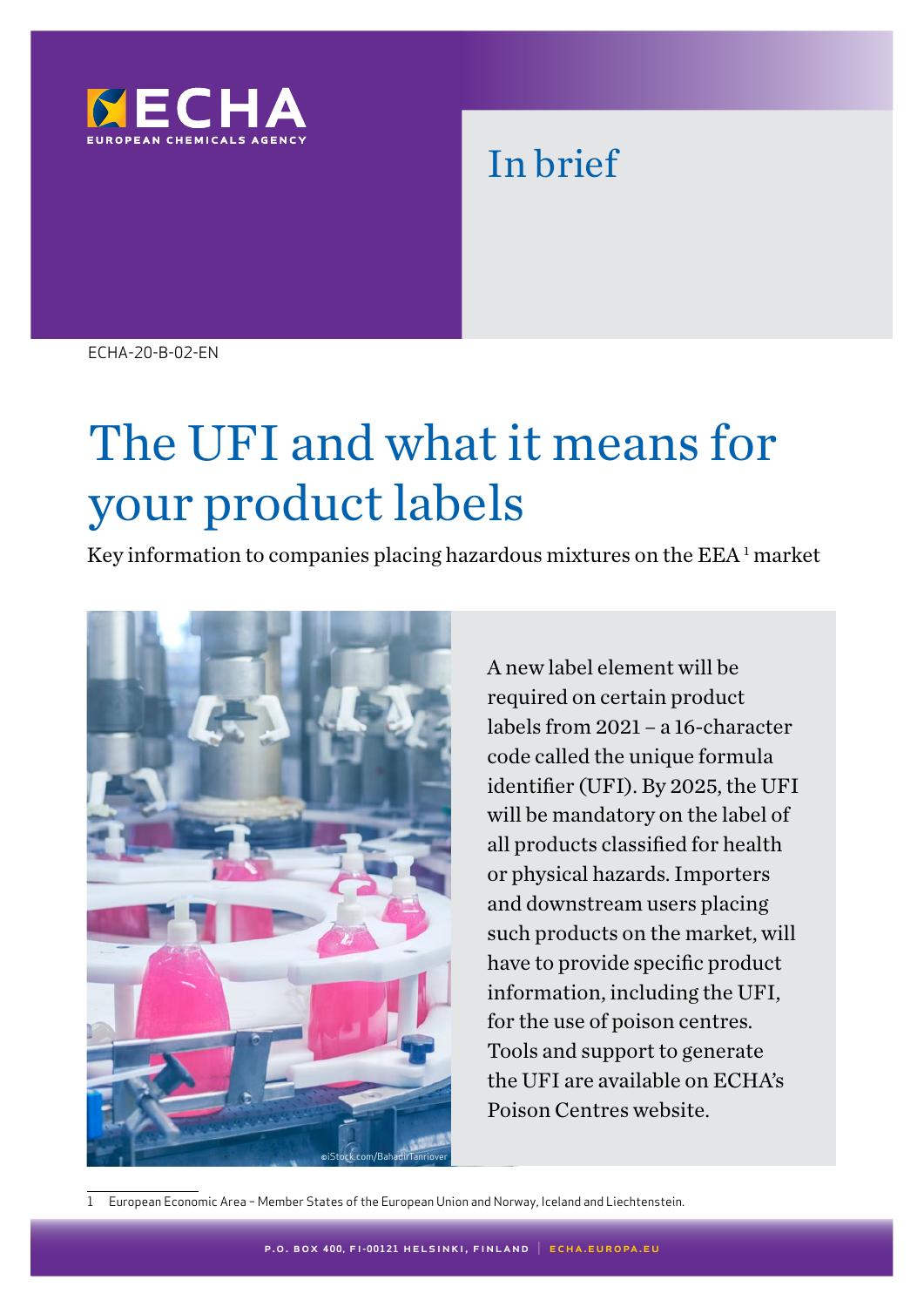#### WHAT IS A UFI?

The unique formula identifier, known by its acronym UFI, is a code that will be required on the label of your products that contain a hazardous mixture.

In addition to the UFI, you are also required to provide other information on your mixture and associated products for poison centres to use, such as composition, trade name, colour, packaging, product category and toxicological information. The UFI aims to establish an unambiguous link between the information you provide with the product you place on the market.

The condition for assigning a UFI, is that all products labelled and notified with the same UFI need to share the same mixture composition.

#### HOW WILL THE UFI BE USED?

The UFI and the other information you have provided, will primarily be used by poison centres in the event of an emergency call. For example, the UFI can be read directly from the label of a product to a poison centre operator in addition to the trade name to precisely identify the product involved in an incident.

# WHAT DO YOU NEED TO CREATE A UFI?

To create a UFI for your mixture, you need your company's VAT number (or 'company key', in specific cases) and a mixture-specific formulation number. Entering these two numbers into ECHA's UFI Generator online tool will provide you with your UFI code. The VAT number is a key element to ensure that your UFI is unique so that no overlap occurs between UFIs generated by different companies.

Most likely your company already uses internal formulation codes. If they are numerical only – between 0 and 268 435 255 – you can use them directly in the UFI Generator. In other cases, such as when they are alphanumeric or contain other characters, you will need to first assign new formulation numbers to your mixtures that follow the required format. It is essential that you do not re-use the same formulation number using the same VAT number when the mixtures have different compositions.

You can find the UFI Generator and the user guide on ECHA's Poison Centres website in 23 EU languages. If you manage a large product portfolio, you may want to develop your own generator in your company's IT system for more efficient bulk creation of UFIs. For this, you will need to consult the UFI developer's manual.

#### WILL THE UFI KEEP YOUR BUSINESS INFORMATION CONFIDENTIAL?

The UFI also respects the integrity of your confidential business information. For example, it is not possible to decode information on the mixture composition from the UFI. Only poison centres will know which mixture composition corresponds to the UFI provided. In this way, the UFI protects your confidential business information.

# HOW IS THE UFI USED IN THE SUPPLY CHAIN FOR A MIXTURE IN MIXTURE?

A mixture placed on the market often consists of a mixture in mixture – in other words, it is made by mixing two or more mixtures together according to the formulator's specifications. Given that it is not possible to decode confidential information about a mixture composition from the UFI, the UFI can be safely used in the supply chain. You can receive a UFI from your upstream supplier or provide your UFI to your downstream formulator instead of disclosing the full composition. However, before the UFI is exchanged in the supply chain, it must already be known to poison centres.

#### WHEN DO YOU NEED A NEW UFI CODE?

As long as the mixture composition remains the same, the UFI code can remain the same, even if other changes to the product occur (such as new packaging or a new trade name).

A new UFI only needs to be generated and to be printed on or affixed to the label when a change in the mixture composition occurs – for example, if a component is added, deleted or substituted, or if the concentrations of components change beyond the allowed variation range. You will need to make sure

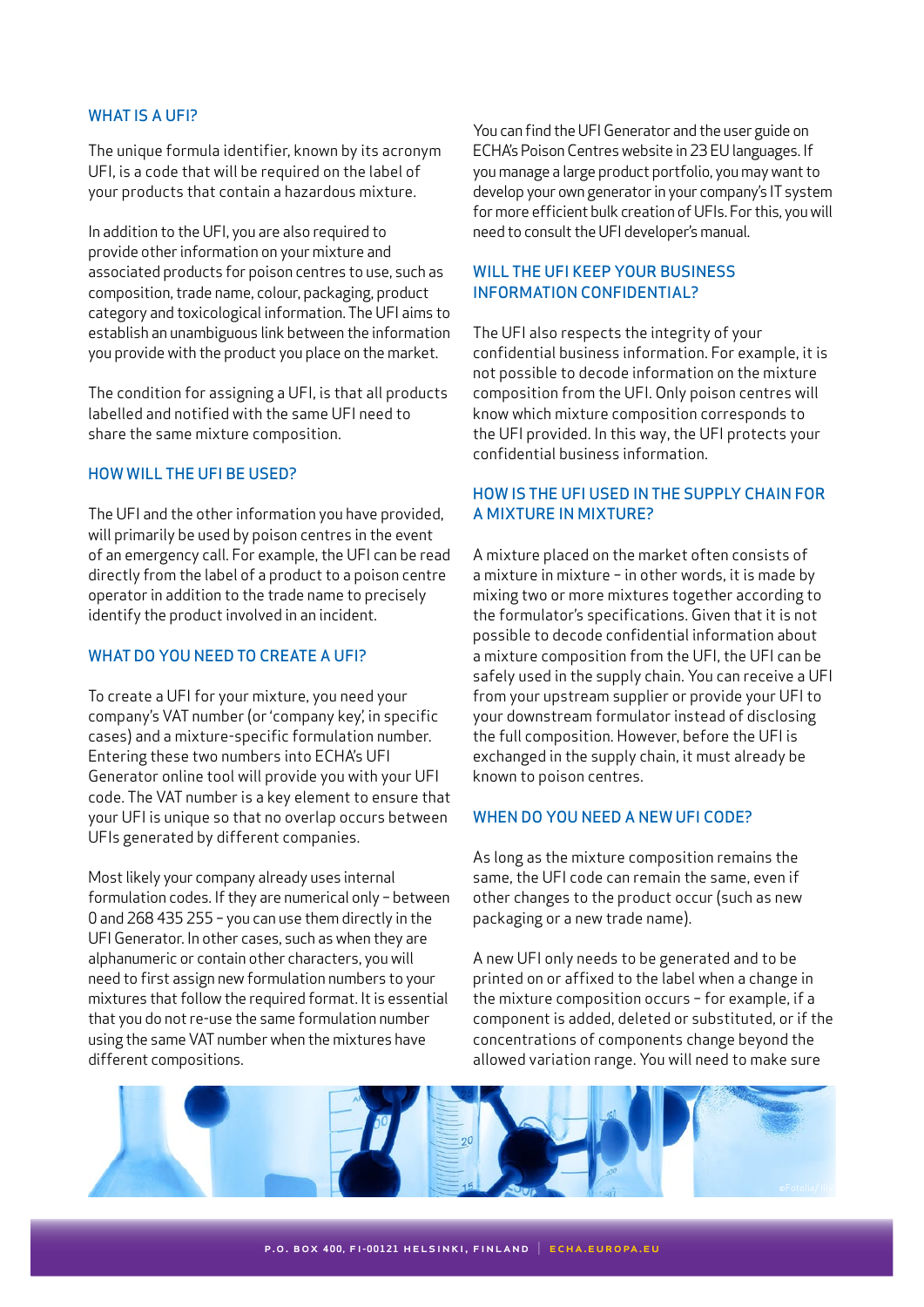you monitor changes to the mixture composition and generate a new UFI, inform poison centres and relabel your products as necessary.

#### CAN YOU USE ONE UFI FOR MULTIPLE PRODUCTS, OR SEVERAL UFIS FOR ONE PRODUCT?

As long as the mixture composition in the product is the same, you can use the same UFI on the label of your products in all EEA countries, or you can use the same UFI on the label of the products within the same country, even if you market them under different trade names. For data management or commercial reasons, you may choose to assign more than one UFI to the same mixture. In this case, each product would have its own UFI, even if it contains the same mixture.

Whichever approach you choose, it is essential that you inform the correct UFI to the poison centres in each relevant market area so that emergency health responders can unambiguously identify the product.

#### CAN YOU USE UFIs FOR ANY MIXTURES?

You may find it helpful to assign a UFI to a mixture that is not classified for health or physical hazards or to mixtures that are classified as hazardous to the environment only.

Voluntarily including the UFI on the label of end products containing such mixtures would assist poison centres, as knowledge of any product communicated in a poison centre call, classified or not, allows health responders to give more informed advice.

The UFI can also be used to keep your confidential business information protected when communicating about non classified mixtures in the supply chain. Including the UFI on the label in such cases is optional but it must be provided to poison centres to allow them to make the connection between the mixture in mixture and the relevant information.

# DOES THE UFI ALWAYS HAVE TO BE INCLUDED ON THE LABEL?

The UFI must be printed on or affixed to the label of all your products containing hazardous mixtures. It is also possible to indicate the UFI on the package of the product provided it is close to the other label elements. If the mixture is not packaged, the UFI must be included in section 1.1 of the safety data sheet.